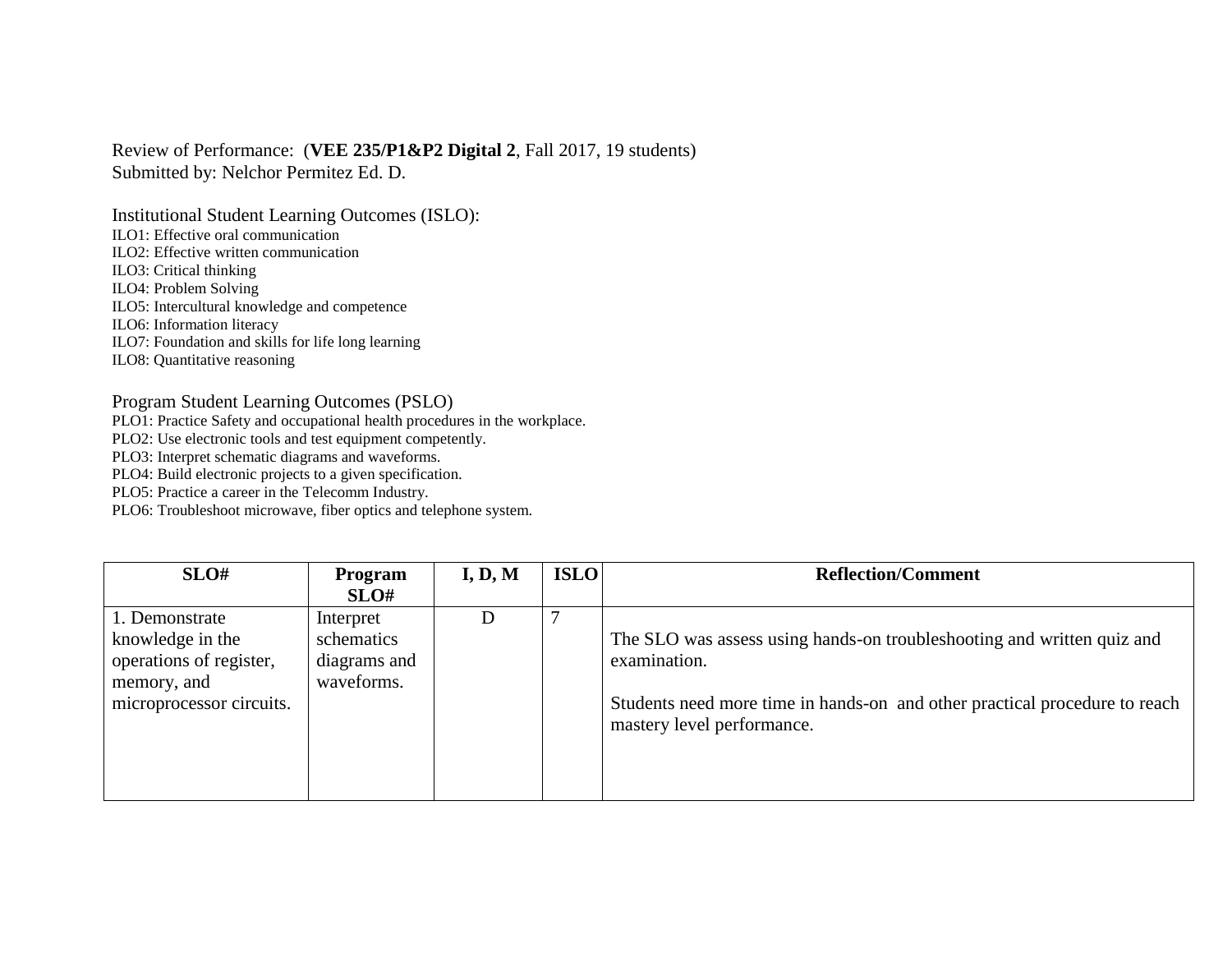| 2. Show understanding<br>in digital arithmetic<br>counting circuits.              | Interpret<br>schematics<br>diagrams and<br>waveforms. | D | 7 | 19 students (1 female and 9 male) out of 19 students (100%) pass the SLO.<br>The SLO was assess using hands-on troubleshooting and written quiz and<br>examination.<br>Students need more time in hands-on and other practical procedure to reach<br>mastery level performance.<br>19 students (1 female and 9 male) out of 19 students (100%) pass the SLO. |
|-----------------------------------------------------------------------------------|-------------------------------------------------------|---|---|--------------------------------------------------------------------------------------------------------------------------------------------------------------------------------------------------------------------------------------------------------------------------------------------------------------------------------------------------------------|
| 3. Exhibit knowledge in<br>data conversion, selector<br>and distributor circuits. | Interpret<br>schematics<br>diagrams and<br>waveforms. | M | 7 | The SLO was assess using hands-on troubleshooting and written quiz and<br>examination.<br>Students need more time in hands-on and other practical procedure to reach<br>mastery level performance.<br>19 students (1 female and 9 male) out of 19 students (100%) pass the SLO.                                                                              |

**Additional observations:** Needs more NIDA cards for digital set to accommodate growing number of students in electronics and telecommunication program..

**Special comments:** 14 students (100%) got a grade of "C" and higher.